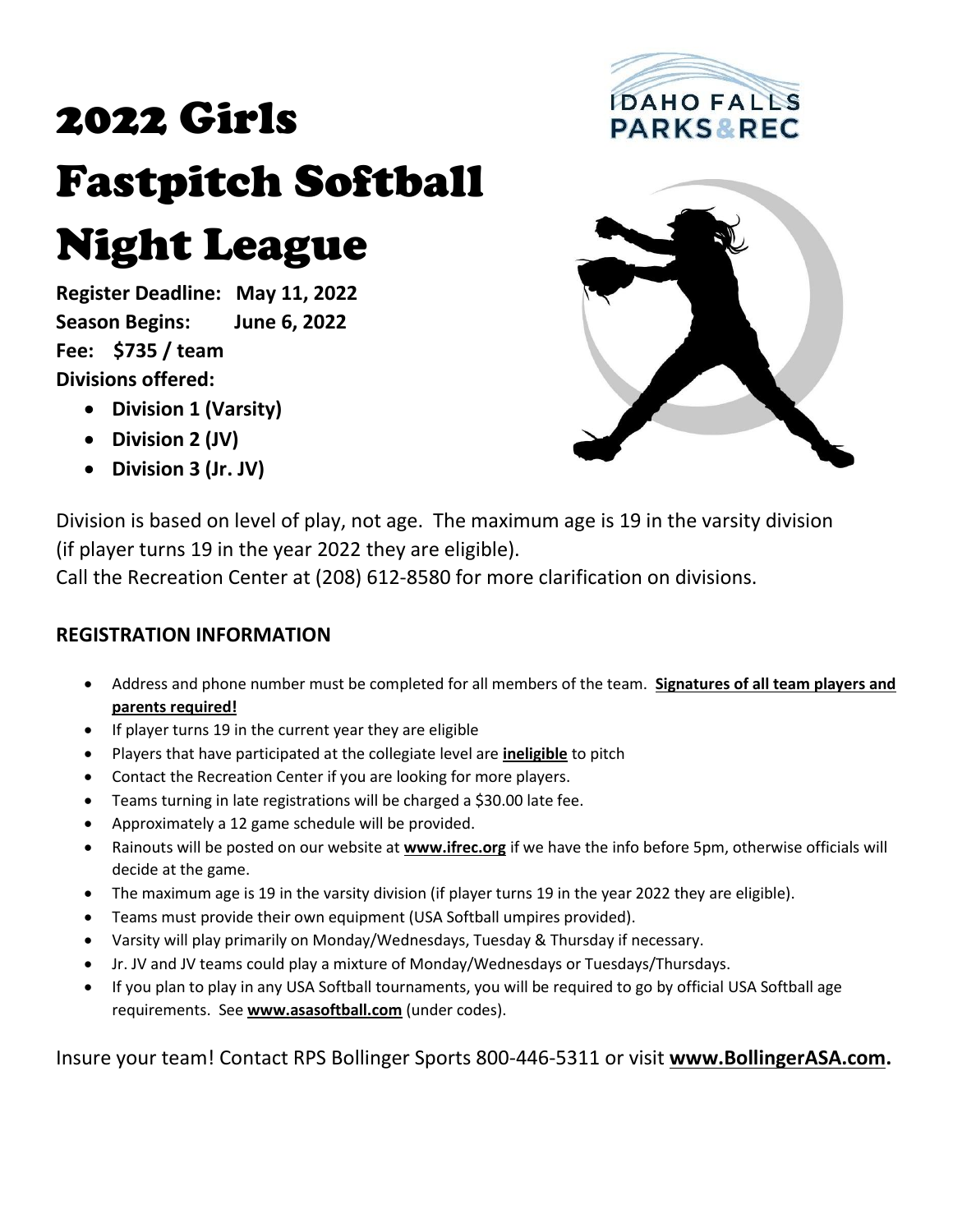|                                              |                                            | <b>ASA SOFTBALL ROSTER</b>                                                                                                                                |  |  |  |                                 |  |  |  |  |  |                         |  |  |      |  |  | YEAR __________   ASA DIST.# ________________ |  |
|----------------------------------------------|--------------------------------------------|-----------------------------------------------------------------------------------------------------------------------------------------------------------|--|--|--|---------------------------------|--|--|--|--|--|-------------------------|--|--|------|--|--|-----------------------------------------------|--|
|                                              |                                            |                                                                                                                                                           |  |  |  |                                 |  |  |  |  |  |                         |  |  |      |  |  |                                               |  |
|                                              |                                            |                                                                                                                                                           |  |  |  |                                 |  |  |  |  |  |                         |  |  |      |  |  |                                               |  |
|                                              |                                            |                                                                                                                                                           |  |  |  |                                 |  |  |  |  |  |                         |  |  |      |  |  |                                               |  |
|                                              |                                            |                                                                                                                                                           |  |  |  |                                 |  |  |  |  |  |                         |  |  |      |  |  |                                               |  |
|                                              |                                            | PLAYER WAIVER, RELEASE OF LIABILITY AND INDEMNIFICATION AGREEMENT                                                                                         |  |  |  |                                 |  |  |  |  |  |                         |  |  |      |  |  |                                               |  |
|                                              |                                            | I, the undersigned player, acknowledge, agreee and understand that:                                                                                       |  |  |  |                                 |  |  |  |  |  |                         |  |  |      |  |  |                                               |  |
|                                              |                                            | 1. Voluntarily and of my own free will, I elect to participate as a member of the softball team and league indicated above.                               |  |  |  |                                 |  |  |  |  |  |                         |  |  |      |  |  |                                               |  |
|                                              |                                            | 2. I understand that there are certain risks and hazards involved in participating in softball that may result in injury or death to me or other players. |  |  |  |                                 |  |  |  |  |  |                         |  |  |      |  |  |                                               |  |
|                                              |                                            | 3. I release, discharge and agree not to sue the team, umpires, fieldowners and/or Amateur Softball Association.                                          |  |  |  |                                 |  |  |  |  |  |                         |  |  |      |  |  |                                               |  |
| PLEASE TYPE OR PRINT CLEARLY ALL INFORMATION |                                            |                                                                                                                                                           |  |  |  |                                 |  |  |  |  |  |                         |  |  |      |  |  |                                               |  |
|                                              | <b>PLAYER NAME</b><br><b>ADDRESS / ZIP</b> |                                                                                                                                                           |  |  |  | <b>PHONE</b>                    |  |  |  |  |  | <b>PLAYER SIGNATURE</b> |  |  |      |  |  |                                               |  |
| $\vert$ 1.                                   |                                            |                                                                                                                                                           |  |  |  |                                 |  |  |  |  |  |                         |  |  |      |  |  |                                               |  |
| $\overline{\overline{\mathbf{2}}}$ .         |                                            |                                                                                                                                                           |  |  |  |                                 |  |  |  |  |  |                         |  |  |      |  |  |                                               |  |
| $\overline{3}$ .                             |                                            |                                                                                                                                                           |  |  |  |                                 |  |  |  |  |  |                         |  |  |      |  |  |                                               |  |
| $\overline{4}$ .                             |                                            |                                                                                                                                                           |  |  |  |                                 |  |  |  |  |  |                         |  |  |      |  |  |                                               |  |
| 5.                                           |                                            |                                                                                                                                                           |  |  |  |                                 |  |  |  |  |  |                         |  |  |      |  |  |                                               |  |
| 6.                                           |                                            |                                                                                                                                                           |  |  |  |                                 |  |  |  |  |  |                         |  |  |      |  |  |                                               |  |
| $\overline{7}$                               |                                            |                                                                                                                                                           |  |  |  |                                 |  |  |  |  |  |                         |  |  |      |  |  |                                               |  |
| $\overline{\overline{\mathbf{8}}}$ .         |                                            |                                                                                                                                                           |  |  |  |                                 |  |  |  |  |  |                         |  |  |      |  |  |                                               |  |
| $\overline{9}$ .                             |                                            |                                                                                                                                                           |  |  |  |                                 |  |  |  |  |  |                         |  |  |      |  |  |                                               |  |
| 10.                                          |                                            |                                                                                                                                                           |  |  |  |                                 |  |  |  |  |  |                         |  |  |      |  |  |                                               |  |
| $\boxed{11}$                                 |                                            |                                                                                                                                                           |  |  |  |                                 |  |  |  |  |  |                         |  |  |      |  |  |                                               |  |
| 12.                                          |                                            |                                                                                                                                                           |  |  |  |                                 |  |  |  |  |  |                         |  |  |      |  |  |                                               |  |
| 13.                                          |                                            |                                                                                                                                                           |  |  |  |                                 |  |  |  |  |  |                         |  |  |      |  |  |                                               |  |
| 14.                                          |                                            |                                                                                                                                                           |  |  |  |                                 |  |  |  |  |  |                         |  |  |      |  |  |                                               |  |
| 15.<br>$\overline{16}$                       |                                            |                                                                                                                                                           |  |  |  |                                 |  |  |  |  |  |                         |  |  |      |  |  |                                               |  |
| 17.                                          |                                            |                                                                                                                                                           |  |  |  |                                 |  |  |  |  |  |                         |  |  |      |  |  |                                               |  |
|                                              |                                            |                                                                                                                                                           |  |  |  |                                 |  |  |  |  |  |                         |  |  |      |  |  |                                               |  |
| 18.                                          |                                            |                                                                                                                                                           |  |  |  |                                 |  |  |  |  |  |                         |  |  |      |  |  |                                               |  |
| 19.<br>$\overline{20}$                       |                                            |                                                                                                                                                           |  |  |  |                                 |  |  |  |  |  |                         |  |  |      |  |  |                                               |  |
|                                              |                                            |                                                                                                                                                           |  |  |  |                                 |  |  |  |  |  |                         |  |  |      |  |  |                                               |  |
|                                              |                                            | ADDITIONS OR DELETIONS TO THIS ROSTER MUST BE FILED ON PROPER FORM NO LATER THAN JULY 1 OR PARTICIPATING                                                  |  |  |  |                                 |  |  |  |  |  |                         |  |  |      |  |  |                                               |  |
| <b>MANAGER SIGNATURE</b>                     |                                            |                                                                                                                                                           |  |  |  | DATE_<br>PHONE <b>All Phone</b> |  |  |  |  |  |                         |  |  |      |  |  |                                               |  |
| COMMISSIONER SIGNATURE                       |                                            |                                                                                                                                                           |  |  |  |                                 |  |  |  |  |  |                         |  |  | DATE |  |  |                                               |  |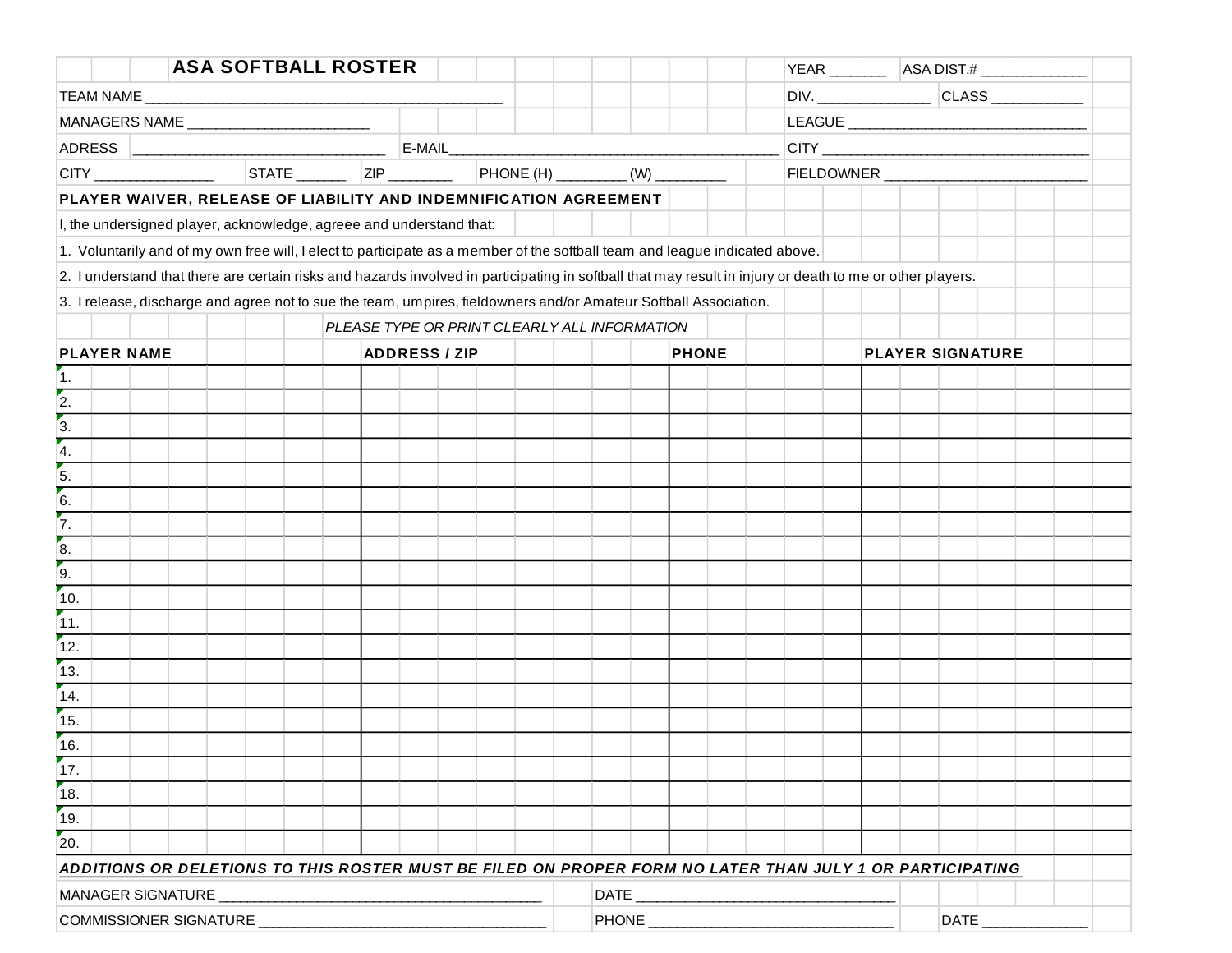## **Youth Sports Coach Background Check Authorization Form Complete if you haven't filled one out in the last year.**

#### **DISCLAIMER AND RELEASE AGREEMENT**

This release and authorization acknowledges that we may now, or any time while you are employed, renting or volunteering for the City of Idaho Falls, conduct a verification of your motor vehicle records, and receive any criminal history record information pertaining to you that may be in the files of any federal, state, county or local criminal justice agency and or other information as deemed necessary to fulfill the job/volunteer requirements. The results of this verification process will be used to determine whether you will be allowed to volunteer with youth participants in any Parks and Recreation program. I hereby certify that the information provided by me for this purpose is true and complete to the best of my knowledge and understand that if I am accepted, any false statements or omission will be considered as cause for dismissal/removal.

| <b>First Name:</b>                                                      | <b>Full Middle Name:</b> | Last Name:                 |
|-------------------------------------------------------------------------|--------------------------|----------------------------|
| <b>Alias/Married/Maiden Names:</b>                                      |                          | <b>Driver's License #:</b> |
| <b>Social Security #:</b><br>$\blacksquare$<br>$\overline{\phantom{0}}$ | Date of Birth:           |                            |

**Please list all addresses lived in during the past 7 years. (Use backside for additional space)**

| <b>Current Address</b>                                                                                 | <b>City</b> |                                           | <b>State</b> | Zip | From/To |
|--------------------------------------------------------------------------------------------------------|-------------|-------------------------------------------|--------------|-----|---------|
| <b>Former Address</b>                                                                                  | City        |                                           | <b>State</b> | Zip | From/To |
| <b>Former Address</b>                                                                                  | City        |                                           | <b>State</b> | Zip | From/To |
| Do you have any Misdemeanor Charges:                                                                   |             | <b>Example 19 YES</b>                     | $\Box$ NO    |     |         |
|                                                                                                        |             |                                           |              |     |         |
| Do you have any Felony Charges:                                                                        |             | $\Box$ YES                                | $\Box$ NO    |     |         |
|                                                                                                        |             |                                           |              |     |         |
|                                                                                                        |             |                                           |              |     |         |
|                                                                                                        |             |                                           |              |     |         |
|                                                                                                        |             |                                           |              |     |         |
| Phone Number: ( )                                                                                      |             |                                           |              |     |         |
| THIS FORM MUST BE RETURNED 2 WEEKS PRIOR TO 1 <sup>st</sup> GAME IN ORDER TO ALLOW SUFFICIENT TIME FOR |             | <b>BACKGROUND CHECKS TO BE PROCESSED!</b> |              |     |         |